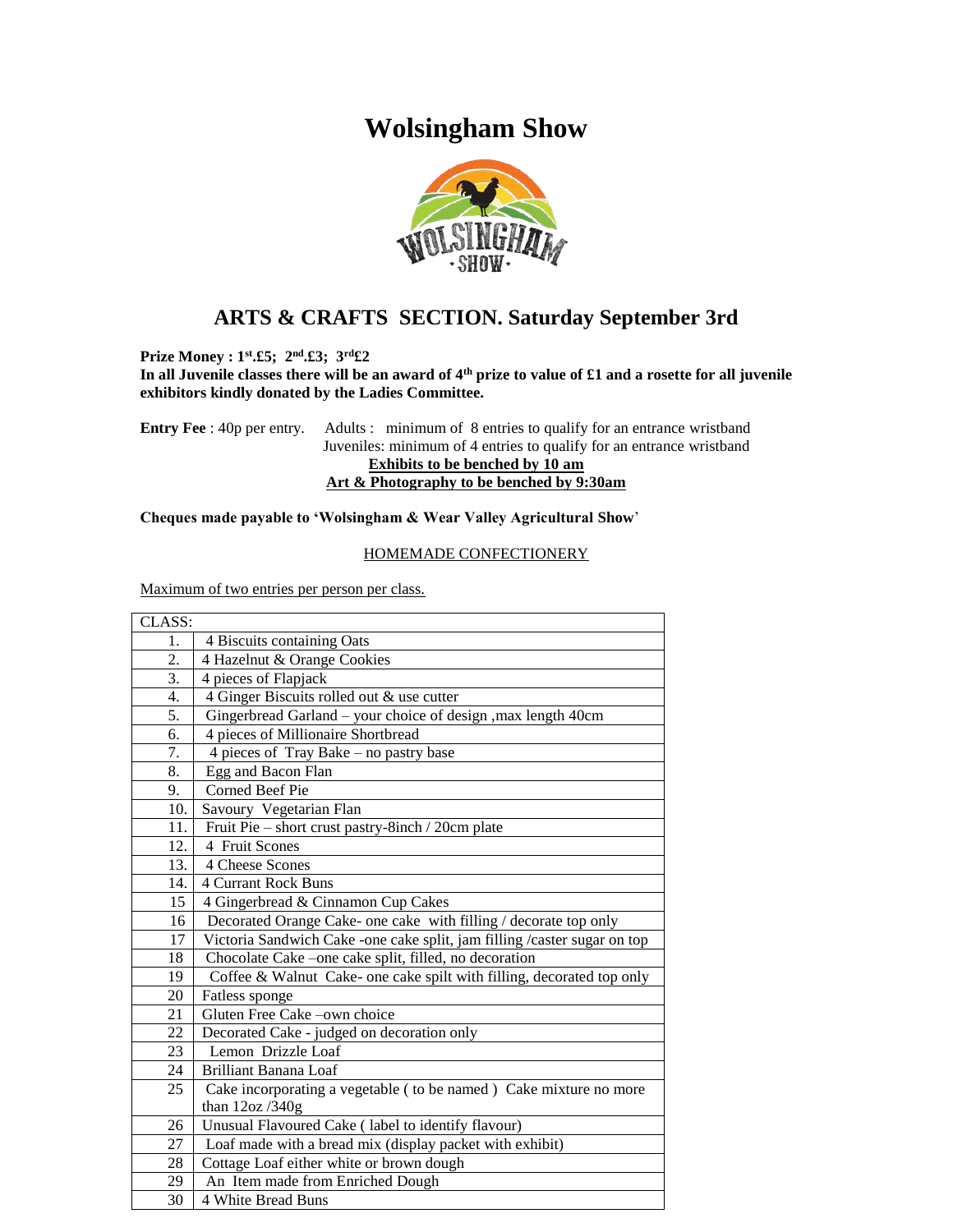| 31   Small Hand Decorated Box of <b>8</b> Homemade Sweets - 2 or 3 varieties |
|------------------------------------------------------------------------------|
| 32   Men Only: Cake of your own choice. ) Cake mixture no more than 12oz     |
| /340g                                                                        |

## **JUVENILE CLASSES.**

| Juveniles 5-7yrs. |                                  |
|-------------------|----------------------------------|
| 33                | 4 Chocolate Crispies             |
| 34                | 4 Decorated Rich Tea Biscuits    |
| 35                | Gingerbread Man, Woman or Animal |
| 36                | 4 Jam Tarts                      |
| 37                | 4 Butterfly Buns                 |

| Juveniles 8-11 yrs. |                                                                  |
|---------------------|------------------------------------------------------------------|
| 38                  | 4 Cup Cakes on theme of Halloween                                |
| 39                  | Marble Sandwich Cake                                             |
| 40                  | 4 Decorated Gingerbread shaped Biscuits                          |
| 41                  | 4 Chocolate Orange Fudge Biscuits                                |
| 42                  | Small Hand Decorated Box of 8 Homemade Sweets - 2 or 3 varieties |
| 43                  | 4 Mini Jaffa Cakes                                               |

| Juveniles 12-15yrs. |                                                                  |
|---------------------|------------------------------------------------------------------|
| 44                  | Girls Only Cake -- own choice.                                   |
| 45                  | Boys Only Cake -- own choice                                     |
| 46                  | Halloween themed Decorated Cake - judged on decoration only      |
| 47                  | Item made from Pastry                                            |
| 48                  | Item made using bread mix (display packet with exhibit)          |
| 49                  | Small Hand Decorated Box of 8 Homemade Sweets - 2 or 3 varieties |

## **PRESERVES.**

Please note no brand names on lids.

| Class: |                                                 |
|--------|-------------------------------------------------|
| 50     | 454g/1lb. Jar of Raspberry Jam.                 |
| 51     | 454g/1lb. Jar of Jam (any variety).             |
| 52     | 454g/11b Jar of Fruit Jelly (any named variety) |
| 53     | 454g/1lb Jar of Blackcurrant Jam.               |
| 54     | 4 54g/11b Jar of Strawberry Jam.                |
| 55     | 454g/1lb Jar of Marmalade (any variety)         |
| 56     | 350g/12oz.Jar of Lemon Curd.                    |
| 57     | 454g/1lb Jar Of Chutney (any variety).          |
| 58     | 454g/1lb Jar of Unusual Preserve                |
| 59     | 4 Fresh Eggs                                    |
| 60     | 1 Dyed Egg (onion peeling).                     |
| 61     | 1 Decorated Egg                                 |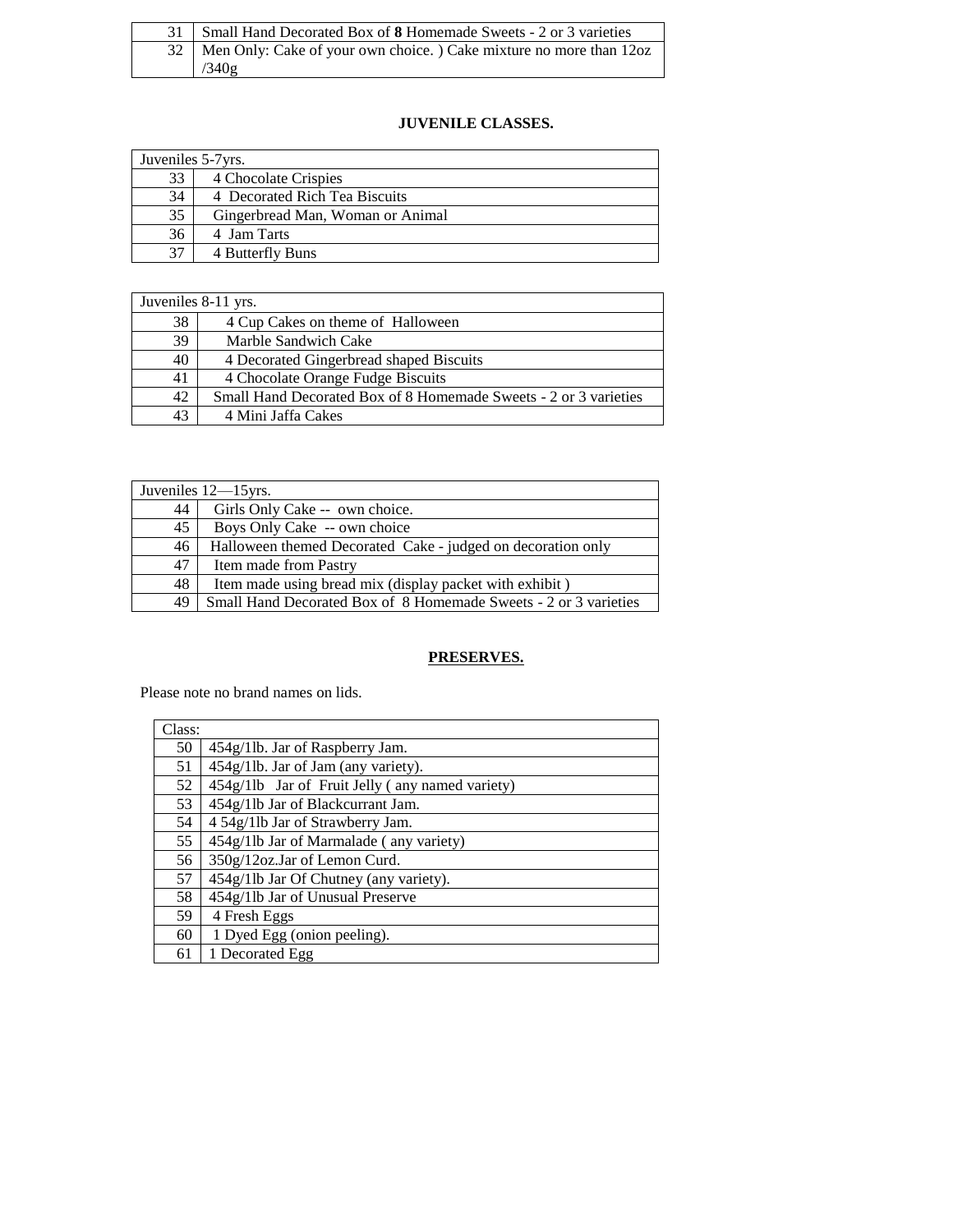#### **NEEDLEWORK.**

# Entries to be unwashed and not previously gained a prize at Wolsingham Show. **Please state approx. size of exhibit on entry form for any article larger than 12" / 30cm square.**

| Class: |                                             |
|--------|---------------------------------------------|
| 62     | Household Article made from fabric          |
| 63     | Article using Crochet Cotton                |
| 64     | Article from a Bought Kit.                  |
| 65     | Article in Cross Stitch - using any thread. |
| 66     | Article using Embroidery Threads            |
| 67     | Article using Patchwork                     |
| 68     | One Metre of Bunting                        |
| 69     | Articled made from one metre of fabric      |
| 70     | Apron                                       |
| 71     | Pin Cushion                                 |
| 72     | <b>Table Runner</b>                         |
| 73     | Cushion                                     |
| 74     | Hot Water bottle cover                      |
| 75     | Item of Clothing                            |
| 76     | Needlework Article not classified           |
| 77     | Set of Doll's Clothes                       |
|        |                                             |
| Class  | <b>JUVENILES 5-7 YRS</b>                    |
| 78     | Something I have made in Fabric             |
|        |                                             |
|        | <b>JUVENILES 8 -10 YRS</b>                  |
| 79     | Something I have made in Fabric             |
|        |                                             |
|        | <b>JUVENILES 11 -- 13 YRS</b>               |
| 80     | Something I have made in Fabric             |
|        |                                             |
| 81     | <b>JUVENILES 14 -16YRS</b>                  |
|        | Something I have made in Fabric             |

## **KNITTING.**

Entries to behind knitted, unwashed and not previously gained a prize at Wolsingham Show. Please state approx. size of exhibit on entry form for any article larger than 12" / **30cm square**

| Class: |                                                          |
|--------|----------------------------------------------------------|
| 82     | Article in Double Knitting Wool (piece of wool attached) |
| 83     | Article suitable for a Child                             |
| 84     | Article suitable for a Baby                              |
| 85     | <b>Knitted Bedsocks</b>                                  |
| 86     | Household Article                                        |
| 87     | Pair of Baby Bootees                                     |
| 88     | Set of Knitted Doll's Clothes                            |
| 89     | Article to include Cable stitch design                   |
| 90     | Knitted Scarf                                            |
| 91     | Knitted Hat                                              |
| 92     | <b>Knitted Novelty</b>                                   |
| 93     | Knitted Animal                                           |
| 94     | Knitted Toy                                              |
| 95     | Article not Classified                                   |

## **HANDICRAFTS.**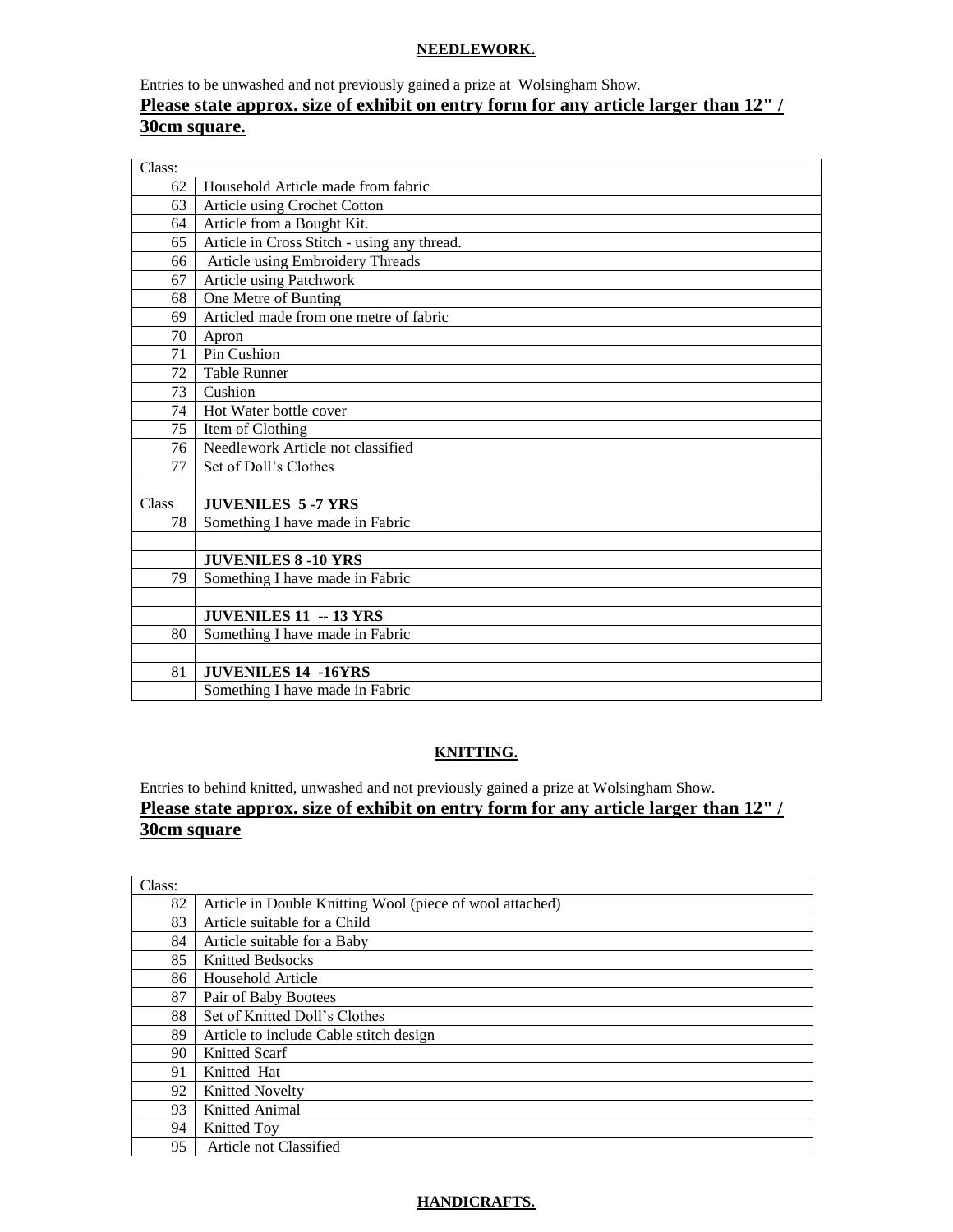## **Please state approx. size of exhibit on entry form for any article larger than 12" / 30cm square**

| Class: |                                                                        |
|--------|------------------------------------------------------------------------|
| 96     | Memo Board                                                             |
| 97     | Unusual Item made from Beads                                           |
| 98     | Create a Small Gift costing no more than £5.                           |
| 99     | Greetings Card in any medium (with message).                           |
| 100    | Festive Decoration.                                                    |
| 101    | Crochet Garment using Wool                                             |
| 102    | Household Article worked in Crochet (wool)                             |
| 103    | Item of 3D crochet                                                     |
| 104    | Item made of Macrame (state size on entry form).                       |
| 105    | Item which incorporates Quilling                                       |
| 106    | Placemat                                                               |
| 107    | Small posy or bouquet of Paper Flowers                                 |
| 108    | Recycle Something New from something Old (state original use on label) |
| 109    | Soft Toy suitable for a child (state size on entry form).              |
| 110    | Sensory Toy suitable for a child (state size on entry form).           |
| 111    | Fabric Door Stop                                                       |
| 112    | Decorate a Hat for a celebration                                       |
| 113    | Article of Stone Craft (state size on entry form).                     |
| 114    | Item of Wire Work (state size on entry form).                          |
| 115    | Halloween Wreath - to be hung in marquee                               |
| 116    | Article in Craft not classified                                        |

## **HANDICRAFTS FOR JUVENILES.**

| <b>Juveniles: 3yrs and under</b> |                                                                                                  |
|----------------------------------|--------------------------------------------------------------------------------------------------|
| Class:                           |                                                                                                  |
| 117                              | Picture of choice –state title on exhibit, no larger than A3 size                                |
| 118                              | Create a Spider from a paper plate                                                               |
| 119                              | <b>Bubble Print Monster</b>                                                                      |
| 120                              | <b>Sparkly Picture</b>                                                                           |
| 121                              | Vehicle from recycled materials (state size on entry form if larger than 30cms wide)             |
|                                  | Juveniles : 4-5yrs.                                                                              |
| Class:                           |                                                                                                  |
| 122                              | Picture of choice in any medium no larger than A3size                                            |
| 123                              | Halloween Party Hat                                                                              |
| 124                              | Haunted Castle or House from recycled materials                                                  |
| 125                              | Wooden Spoon Witch or Wizard                                                                     |
| 126                              | Create fun handprint art from 'Room on the Broom' story                                          |
| 127                              | Vehicle made from recycled materials (state size on entry form if larger than 30cms wide)        |
| 128                              | <b>Tissue Box Monster</b>                                                                        |
|                                  | Juvenile: 6 - 7yrs                                                                               |
| Class:                           |                                                                                                  |
| 129                              | Picture of choice in any medium up to A4 size                                                    |
| 130                              | Halloween Party Hat                                                                              |
| 131                              | Haunted Castle or House from recycled materials                                                  |
| 132                              | Wooden Spoon Witch or Wizard                                                                     |
| 133                              | Owl Collage                                                                                      |
| 134                              | Spooky character $-$ to be hung in marquee                                                       |
| 135                              | <b>Tissue Box Monster</b>                                                                        |
| 136                              | Creation of Choice using recycled materials (state size on entry form if larger than 30cms wide) |

| Juveniles : $8 - 9yrs$ . |                                                                                                 |
|--------------------------|-------------------------------------------------------------------------------------------------|
| Class:                   |                                                                                                 |
| 137                      | Picture in any medium no larger than A4                                                         |
| 138                      | Creation of Choice (state size on entry form if larger than 30cms wide)                         |
| 139                      | Halloween Character - to be hung in marquee                                                     |
| 140                      | 3D Spooky scene on a Paper Plate                                                                |
| 141                      | Halloween Headband                                                                              |
| 142                      | Nocturnal Creature Collage                                                                      |
| 143                      | What can you make using Yoghurt pots as the main item? (state size on entry form if larger than |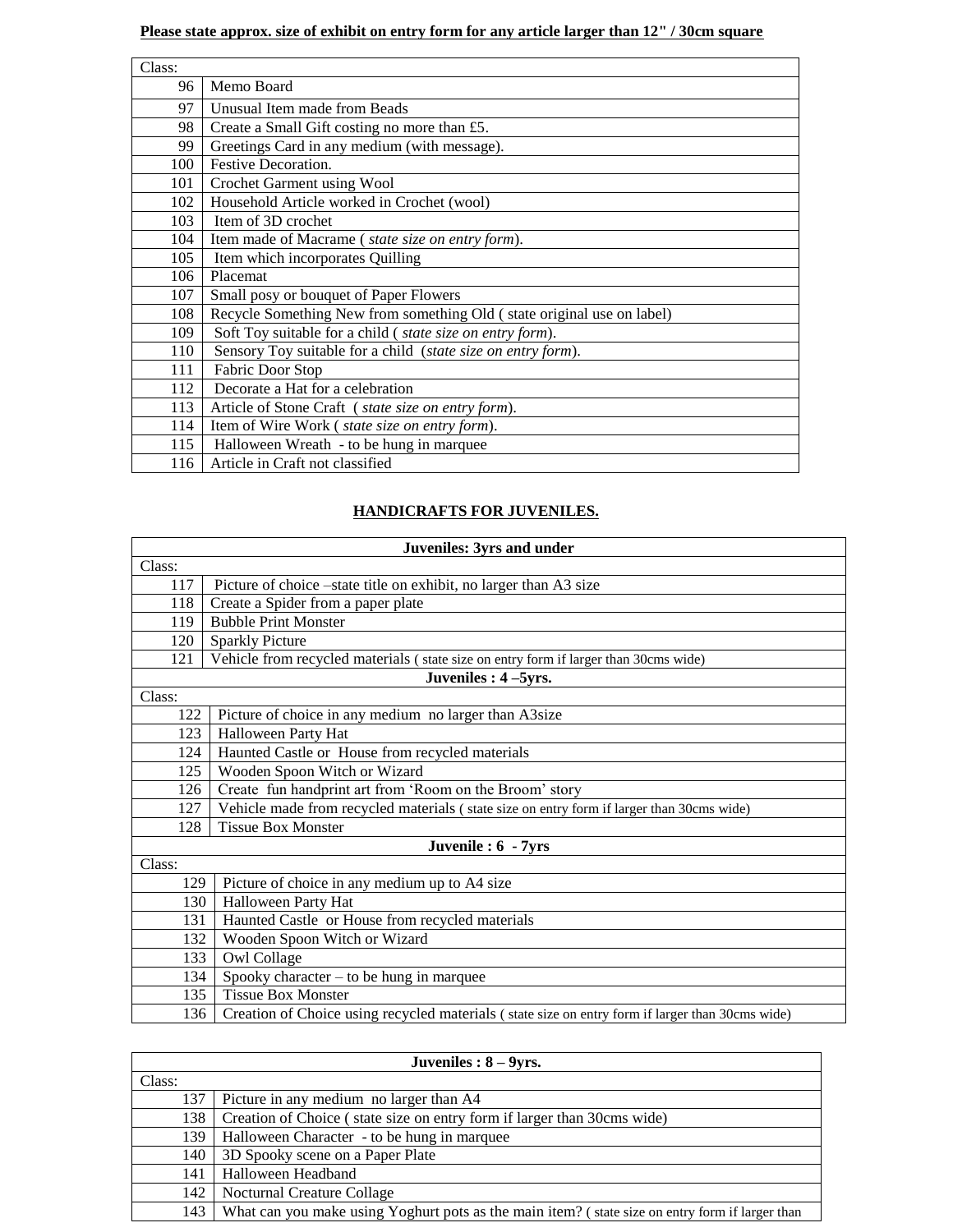|                  | 30cms wide)                                                                                      |
|------------------|--------------------------------------------------------------------------------------------------|
| 144              | Pair of Fun Specs!                                                                               |
| $\overline{145}$ | Creation of Choice using recycled materials (state size on entry form if larger than 30cms wide) |
|                  | Juveniles: 10-11yrs                                                                              |
| Class:           |                                                                                                  |
| 146              | Picture in any medium no larger than A3size                                                      |
| 147              | Creation of Choice (state size on entry form if larger than 30cms wide)                          |
| 148              | Halloween Character - to be hung in marquee                                                      |
| 149              | 3D Spooky scene on a Paper Plate                                                                 |
| 150              | Create a skeleton using paper plates can be mounted on paper or hung(state size on entry         |
|                  | form)                                                                                            |
| 151              | An old Wellie boot can become?                                                                   |
| 152              | Bird Feeder made from recycled materials                                                         |
| 153              | Nocturnal Creature Collage                                                                       |
| 154              | Creation of Choice using recycled materials (state size on entry form if larger than 30cms wide) |
|                  |                                                                                                  |
|                  | Juveniles: $12 - 13$ yrs.                                                                        |
| Class:           |                                                                                                  |
| 155              | Picture in any medium no larger than A3 size                                                     |
| 156              | Creation of choice (state size on entry form if larger than 30cms wide)                          |
| 157              | Item using wood or metal or both (state size on entry form if larger than 30cms wide)            |
| 158              | Halloween Character to be hung in marquee                                                        |
| 159              | Halloween Wreath                                                                                 |
| 160              | String Art – string must be the main component                                                   |
| 161              | Create a new object from up-cycling / re-purposing materials. (state size on entry form)         |
| 162              | What can you create using a wire coat hanger as the main component? (state size on entry         |
|                  | form)                                                                                            |
| 163              | An old Wellie boot can become?                                                                   |
|                  | Juveniles: 14 -16 yrs                                                                            |
| Class:           |                                                                                                  |
| 164              | Picture in any medium no larger than A3size                                                      |
| 165              | Creation of choice (state size on entry form if larger than 30cms wide)                          |
| 166              | Item using wood or metal or both (state size on entry form if larger than 30cms wide)            |
| 167              | Halloween Character to be hung in marquee                                                        |
| 168              | Halloween Wreath                                                                                 |
| 169              | String $Art - string$ must be the main component                                                 |
| 170              | Create a new object from up-cycling / re-purposing materials. (state size on entry form)         |
| 171              | What can you create using a wire coat hanger as the main component? (state size on entry         |
|                  | form)                                                                                            |
|                  |                                                                                                  |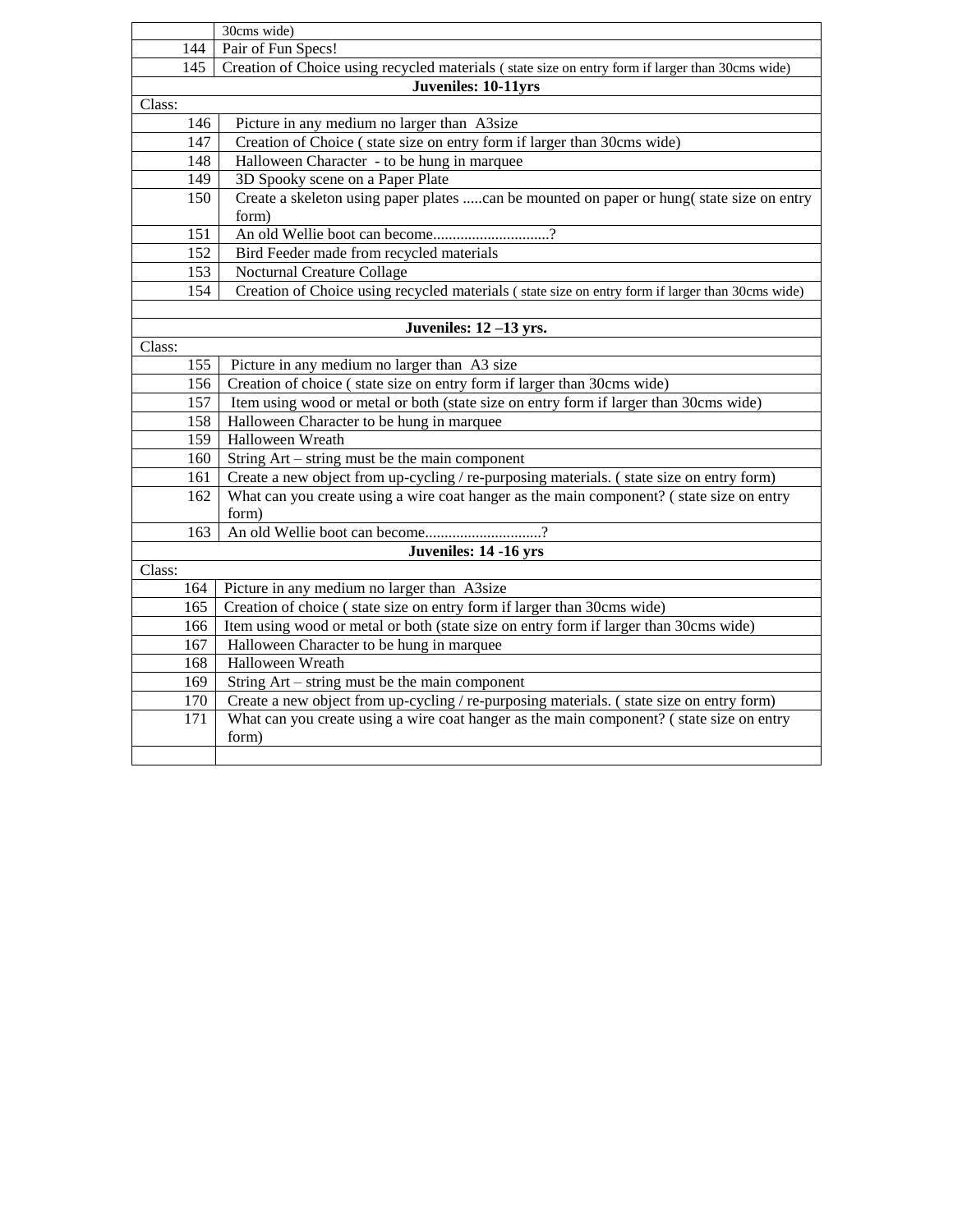## **Entries for Art & Photography to be benched no later than 9:30am.**

| Class: |                                                                      |
|--------|----------------------------------------------------------------------|
| 172    | Painting in Oil<br>(state size on entry form)                        |
| 173    | Painting in Acrylic (state size on entry form)                       |
| 174    | Painting in Watercolour (state size on entry form)                   |
| 175    | Drawing any subject, any medium - (state size on entry form)         |
| 176    | Hand Painted Plant Pot                                               |
| 178    | Hand Painted Scene on a Stone                                        |
| 179    | Paint an Autumn theme design on an empty glass bottle                |
|        |                                                                      |
|        | Best Exhibit to be awarded the Charlton Cup to be held for one year. |

| Juveniles $11 - 13$ yrs. |                                                                                         |  |  |
|--------------------------|-----------------------------------------------------------------------------------------|--|--|
| Class:                   |                                                                                         |  |  |
|                          | 180   Painting in Acrylic (max. size A3)                                                |  |  |
|                          | 181   Painting in Watercolour – (max. size A3)                                          |  |  |
|                          | 182   Drawing – any subject, any medium – (max. size A3)                                |  |  |
|                          | 183   2D or 3D Art work in the style of  attach label with artist's name (max. size A3) |  |  |
|                          | 184   Hand Painted Scene on a Stone                                                     |  |  |
|                          | 185   Mythical Creature in your choice of medium - (max. size A3)                       |  |  |
|                          | 186   Portrait of a Hero – in your choice of medium - (max. size A3)                    |  |  |

| Juveniles $14 - 16$ yrs. |                                                                                              |  |
|--------------------------|----------------------------------------------------------------------------------------------|--|
| Class:                   |                                                                                              |  |
| 187                      | Painting in Acrylic - (max. size A3)                                                         |  |
| 188                      | Painting in Watercolour – $(max. size A3)$                                                   |  |
| 189                      | Drawing – any subject, any medium – $(max. size A3)$                                         |  |
| 190                      | 2D or 3D Art work in the style of  attach label with artist's name (max. size A3)            |  |
| 191                      | Portrait of a Hero – in your choice of medium - (max. size A3)                               |  |
| 192                      | Abstract Design on a Plate (can be paper). Attach label on back with what the original image |  |
|                          | was that then became abstract.                                                               |  |
| 193 l                    | Hand Painted Scene on a Stone                                                                |  |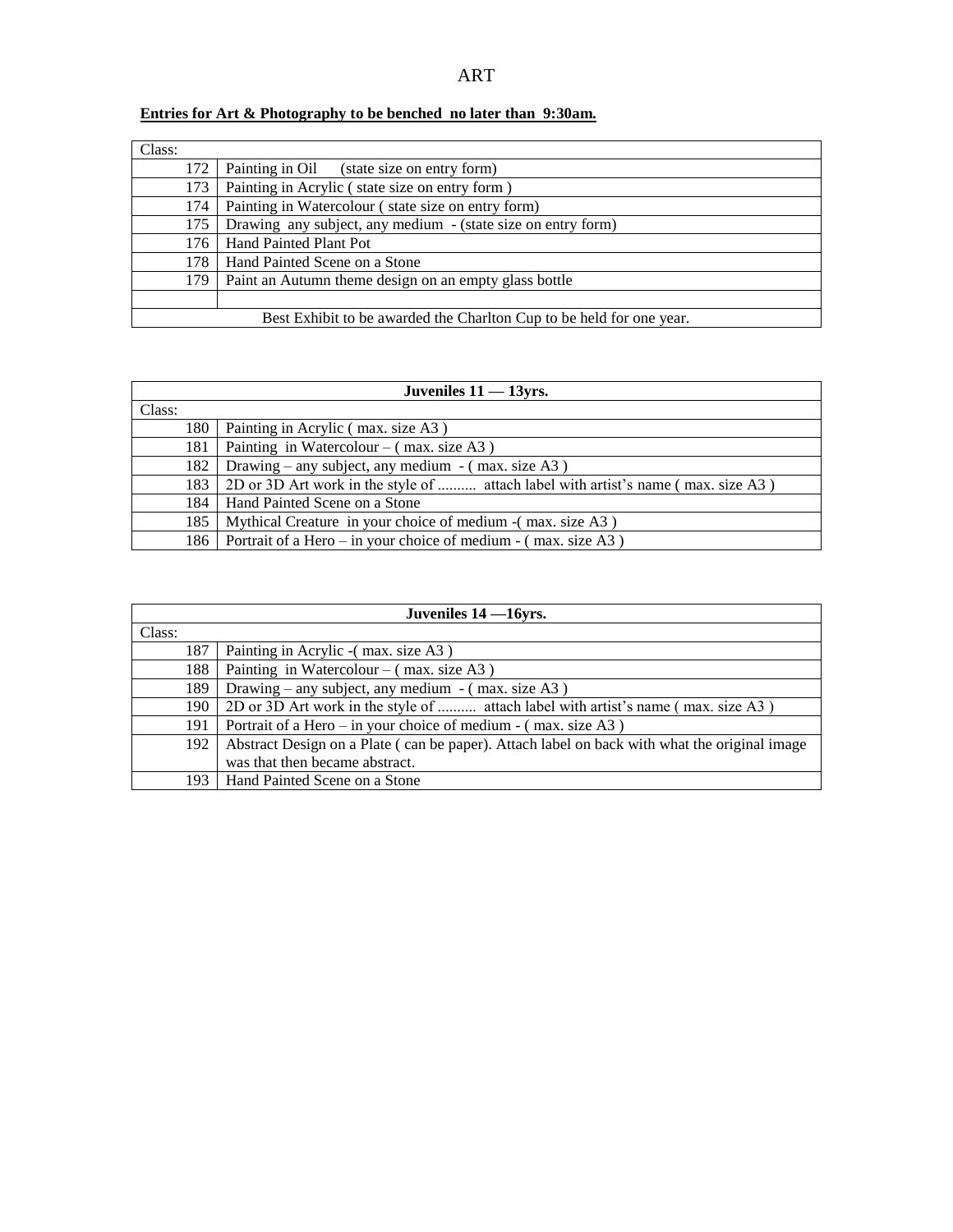## **PHOTOGRAPHY.**

## No photographs previously entered will be accepted **All photographs to be no larger than A4 ( including mount**)

# **Maximum number of 2 entries per person per class**

| Class: |                                                                                    |
|--------|------------------------------------------------------------------------------------|
| 194    | Photograph taken at Wolsingham Show 2021                                           |
|        | Winner to receive the Holden Photographic Challenge Trophy to be held for one year |
| 195    | Sport-Any subject                                                                  |
| 196    | Flowers, Foliage & Fungi                                                           |
| 197    | Wild Life                                                                          |
| 198    | Best Snapshot - Any Subject                                                        |
| 199    | Portrait                                                                           |
| 200    | Black and White photograph - Any theme                                             |
| 201    | Computer Manipulated Photograph                                                    |
| 202    | Mountains                                                                          |
| 203    | Bridge from an Unusual Angle                                                       |
| 204    | <b>Bold Colours</b>                                                                |
| 205    | Raindrops                                                                          |
| 206    | Festivals                                                                          |
| 207    | <b>Beside the Seaside</b>                                                          |
| 208    | Springtime                                                                         |
| 209    | The Road to Nowhere                                                                |
| 210    | Wild Weather                                                                       |
| 211    | Leap of Faith or First Flight                                                      |
| 212    | <b>Misty Landscapes</b>                                                            |
| 213    | <b>Traditional Crafts</b>                                                          |
| 214    | Solitude                                                                           |
| 215    | Spider's Web                                                                       |
| 216    | Lazy Days                                                                          |
| 217    | <b>Light and Shapes</b>                                                            |

Best Photograph in the Show to be awarded the Betty Stobbs Challenge Cup to be held for one year

| Class                                                                               | Juveniles 11 -13yrs.                                                                                  |  |  |  |
|-------------------------------------------------------------------------------------|-------------------------------------------------------------------------------------------------------|--|--|--|
| 218                                                                                 | Sport                                                                                                 |  |  |  |
| 219                                                                                 | Best Snapshot – any subject                                                                           |  |  |  |
| 220                                                                                 | Computer Manipulated Photograph                                                                       |  |  |  |
| 221                                                                                 | One photograph for each title (6" x 4") mounted on either card or paper no larger than A4 or          |  |  |  |
|                                                                                     | 50cmx 20cm  Titles: Birds / Bugs / Beasts                                                             |  |  |  |
| 222                                                                                 | Around Your Local Area                                                                                |  |  |  |
|                                                                                     |                                                                                                       |  |  |  |
|                                                                                     | Special prize for Best in Show from classes $218 - 222$ sponsored by Ladies Committee                 |  |  |  |
|                                                                                     |                                                                                                       |  |  |  |
| Juveniles 14 -16 yrs.                                                               |                                                                                                       |  |  |  |
| 223                                                                                 | Sport                                                                                                 |  |  |  |
| 224                                                                                 | Best Snapshot – any subject                                                                           |  |  |  |
| 225                                                                                 | Computer Manipulated Photograph                                                                       |  |  |  |
| 226                                                                                 | One photograph for each title $(6'' \times 4'')$ mounted on either card or paper no larger than A4 or |  |  |  |
|                                                                                     | 50cmx 20cm  Titles: Down the Lane / In the City / Up the Street                                       |  |  |  |
| 227                                                                                 | Around Your Local Area                                                                                |  |  |  |
|                                                                                     |                                                                                                       |  |  |  |
| Special prize for Best in Show from classes 223 - 227 sponsored by Ladies Committee |                                                                                                       |  |  |  |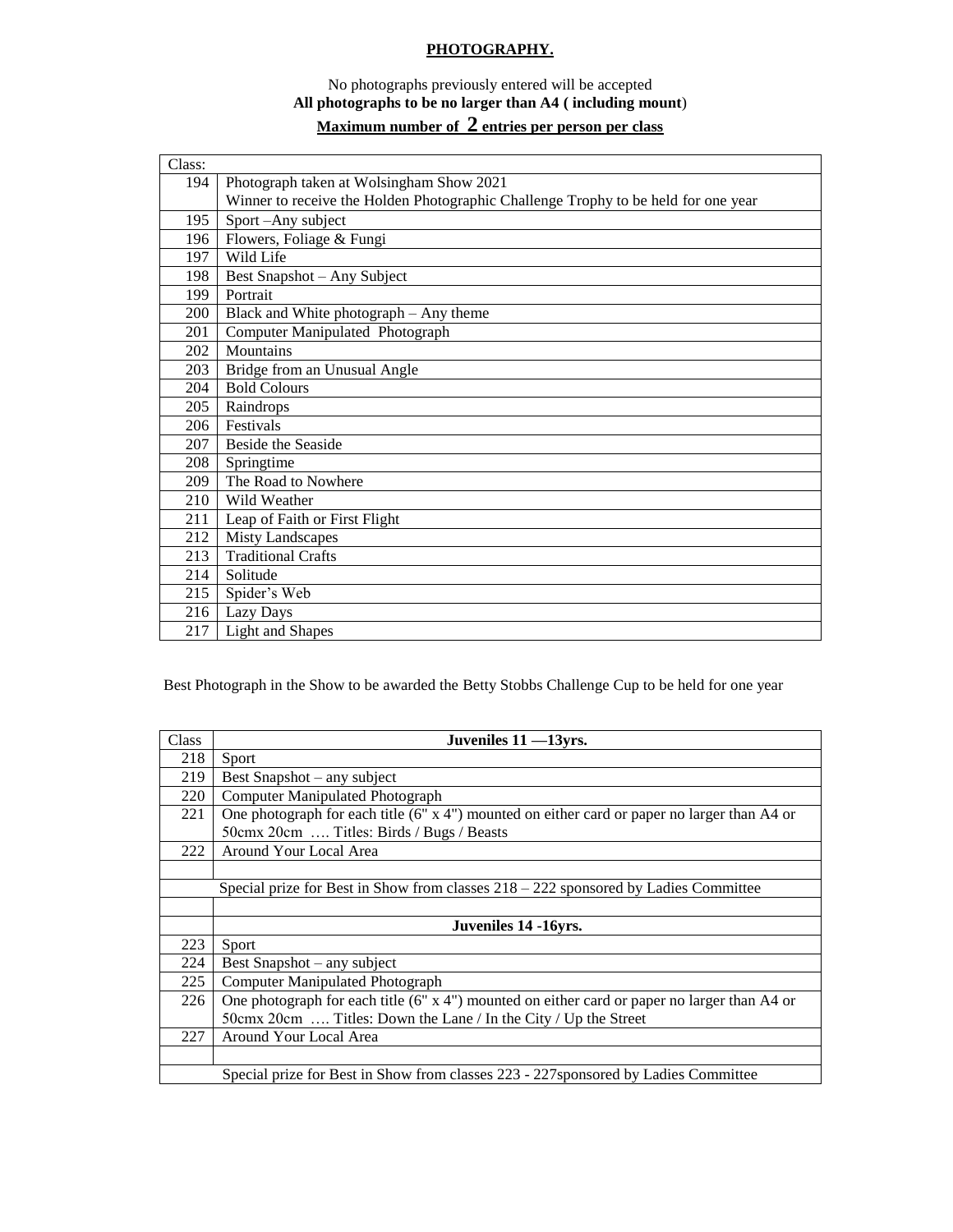#### **CHILDREN'S PHOTOGRAPHY.**

### **Set of 3 snaps to be mounted together on either paper or card no larger than A4 or 50cm x 20cm**

| Class: |                                                                   |
|--------|-------------------------------------------------------------------|
|        |                                                                   |
|        |                                                                   |
|        | 230   Set of 3 Snaps: $(10-11yrs.)$ All things bright & beautiful |

#### ENTRIES CLOSE AUGUST 22<sup>nd</sup> PLEASE SEND A SAE FOR RETURN OF PASSES

Miss F. Moralee 5, Gateways Wolsingham Weardale Co Durham. DL13 3HW

Tel: 01388 527091